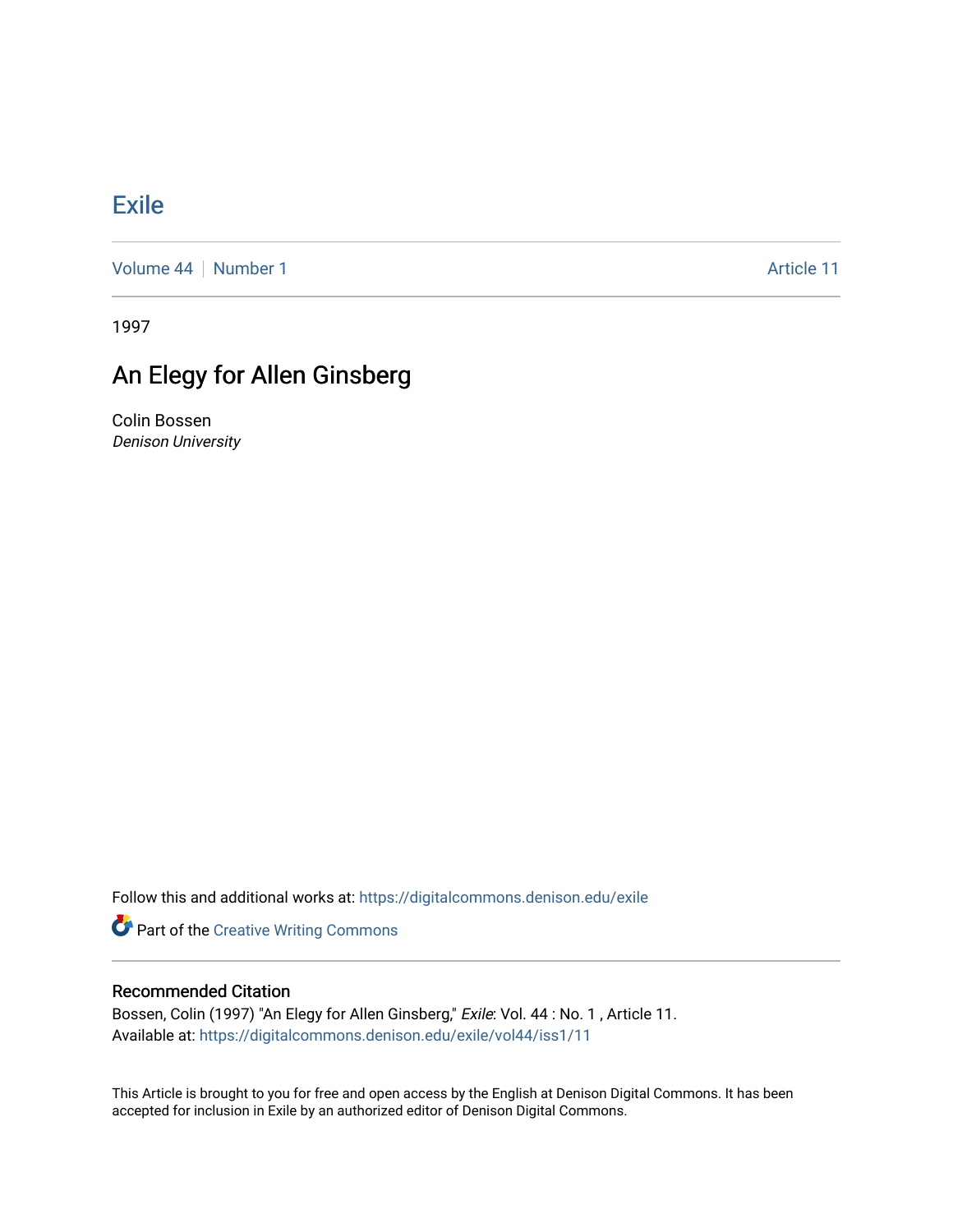## **An Elegy for Allen Ginsberg**

The day after you died, l sat in the sun under a big tree, smoked just a little marijuana, and read as many of your poems as I could, in the two hours between classes.

Where are you now, Allen Ginsberg? Cosmic messenger, unknown mentor, secret idol of a million kids, obvious hero of this poem, where are you?

Is your rebirth going well? Are you being treated kindly for a lifetime of flower power, LSD, civil rights, anal sex, Chicago conventions, Jack Kerouac, the beat generation, howls, painters' ears and poetry? And Poetry!

What fine verses you wove! Give head to golden haired post adolescents and write about it. The CIA shipping dope from Thailand? Write about it.

Still, where are you? In bookshelves scattered across the world? In the body of a baby dolphin? In this poem? In my head?

Allen Ginsberg, you were Rock 'n Rolls poet, you toured with Dylan, you sang with the Clash, belted choruses while Joe Strummer banged his guitar. You were the sixties poet, the seventies poet, the eighties poet, the nineties poet, you were my father's poet, you were my poet and now you are dead, God's poet, Buddha's poet.